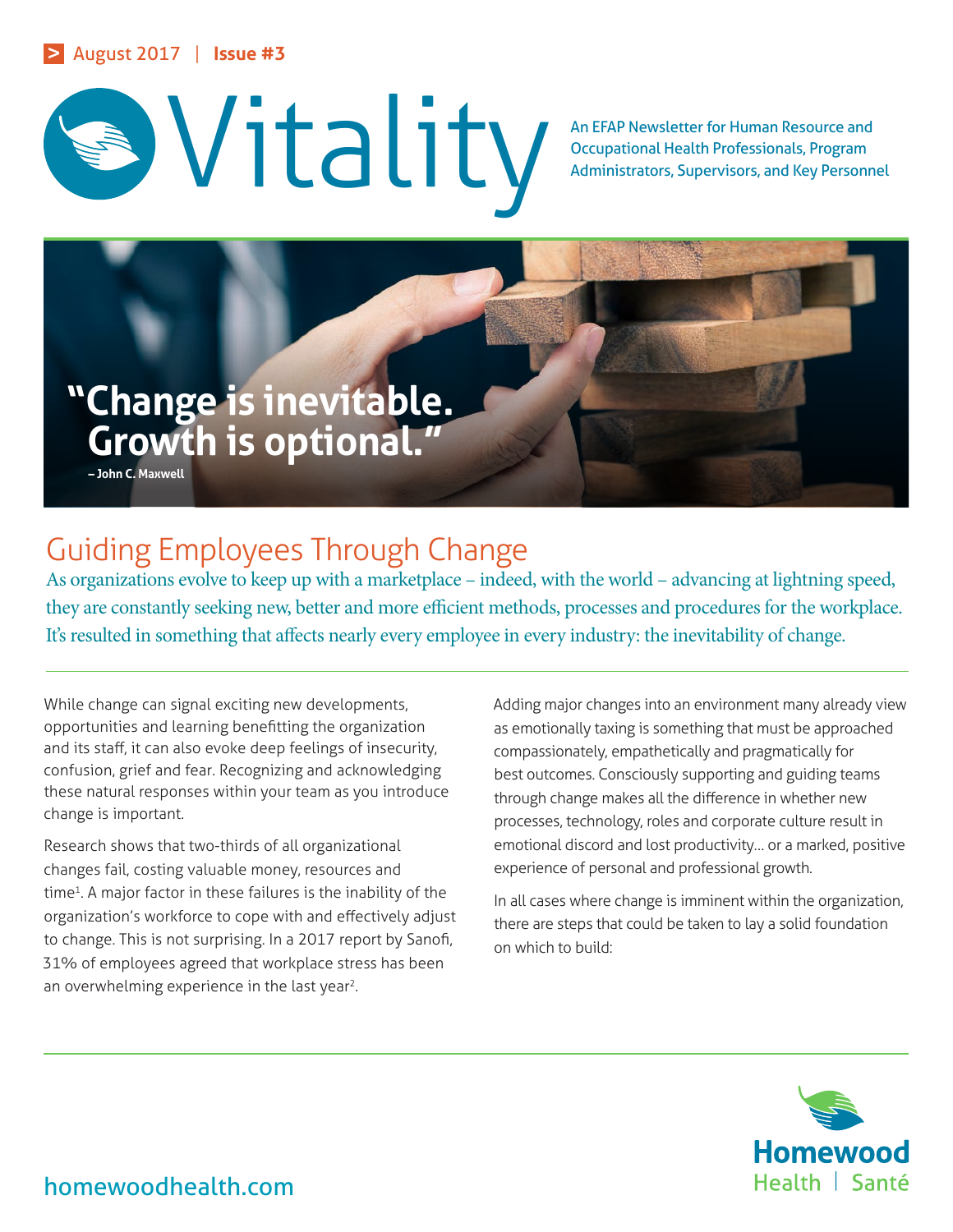### **Nurture Trust With Open, Honest Communication.** As the

wheels of change pick up speed, it's easy to unintentionally become less accessible to employees. Keeping the channels of communication open, even expanding them, can have a significant, positive impact on fostering trust, goodwill and a willingness to embrace change. Make efforts to be more available, visible and an attentive and careful listener. Circulate regular written communications and hold individual and team meetings to encourage questions, input, and discussions about how your employees are feeling - and dealing with - what's happening. This allows you to convey accurate information during a time where confusion and misinformation may arise and gives your employees the opportunity to be heard, have their concerns addressed and to see firsthand that they aren't alone. This also serves to help you gauge how everyone is adjusting and what specific areas could be better addressed to increase morale and productivity.

#### **Acknowledge That Change Can Be Difficult…But Stay Positive.**

People spend huge portions of their lives working, so it's normal for them to react strongly and negatively to changes that may include a loss of co-workers, stability or control. The five-stage Kübler-Ross model of the grieving process (where one moves through denial, anger, bargaining, depression and acceptance) is sometimes applied to those dealing with organizational change , further validating how profound these feelings can be. Let your employees know you understand their feelings and that they're normal, while maintaining an upbeat, positive attitude. Be sure to convey that you believe in the change that's happening, and support it – and them – wholeheartedly. Keep spirits and enthusiasm up by congratulating and thanking your employees on jobs that are done well and encouraging them to transfer their unique skills into whatever new circumstances or roles may come.

**Include Employees In The Process.** Purposefully having your workers engage in tasks directly related to the change at hand fosters motivation in working toward its success, while empowering the team. Making employees active, vested agents of change creates a sense of pride, control and ownership, which can fall by the wayside during major organizational transitions.

**Give Change Ample Time.** Introduce change gradually in well thought out phases you share with your team ahead of time, where possible. Predictable, smaller transitions made over manageable periods of adjustment are more likely to be accepted and effectively implemented than drastic, sweeping ones without a shared plan of action or vision.

Along with these universal steps, the following may also be helpful in supporting your employees through specific types of change:

### **When dealing with re-organization, downsizing and role changes…**

- Clarify the purpose and objectives of the team and put the change into context so your workers fully understand the "why" of what's to come.
- Make support services and resources (training programs or career coaching) with relevant reading material available, especially when your team will be dealing with role changes or possible downsizing.
- Assure employees that any changes will be carried out professionally and with compassion.
- Point out the opportunities for personal and professional growth inherent in most role changes.
- Nurture team bonding and cohesion to keep your staff feeling connected to and supported by one another. Use social activities, celebrations of achievements or group training to get the ball rolling.

#### **When dealing with new ownership, culture or policies …**

- Show your support by enthusiastically implementing new policies and corporate culture guidelines.
- Clearly lay out what the changes are in writing, as well as in group meetings where employees can ask questions freely.
- Ensure expectations are clear, concise and presented in an inclusive, respectful and sensitive way, if possible, in written format to avoid any ambiguity or confusion.
- Be sure your team knows whom to approach with questions or concerns about any changes.
- If possible, include your team in the construction of new policies or conscious changes to your corporate culture. Hold brainstorming sessions to foster team building and focus on the ideas most likely to benefit your employees and the company.